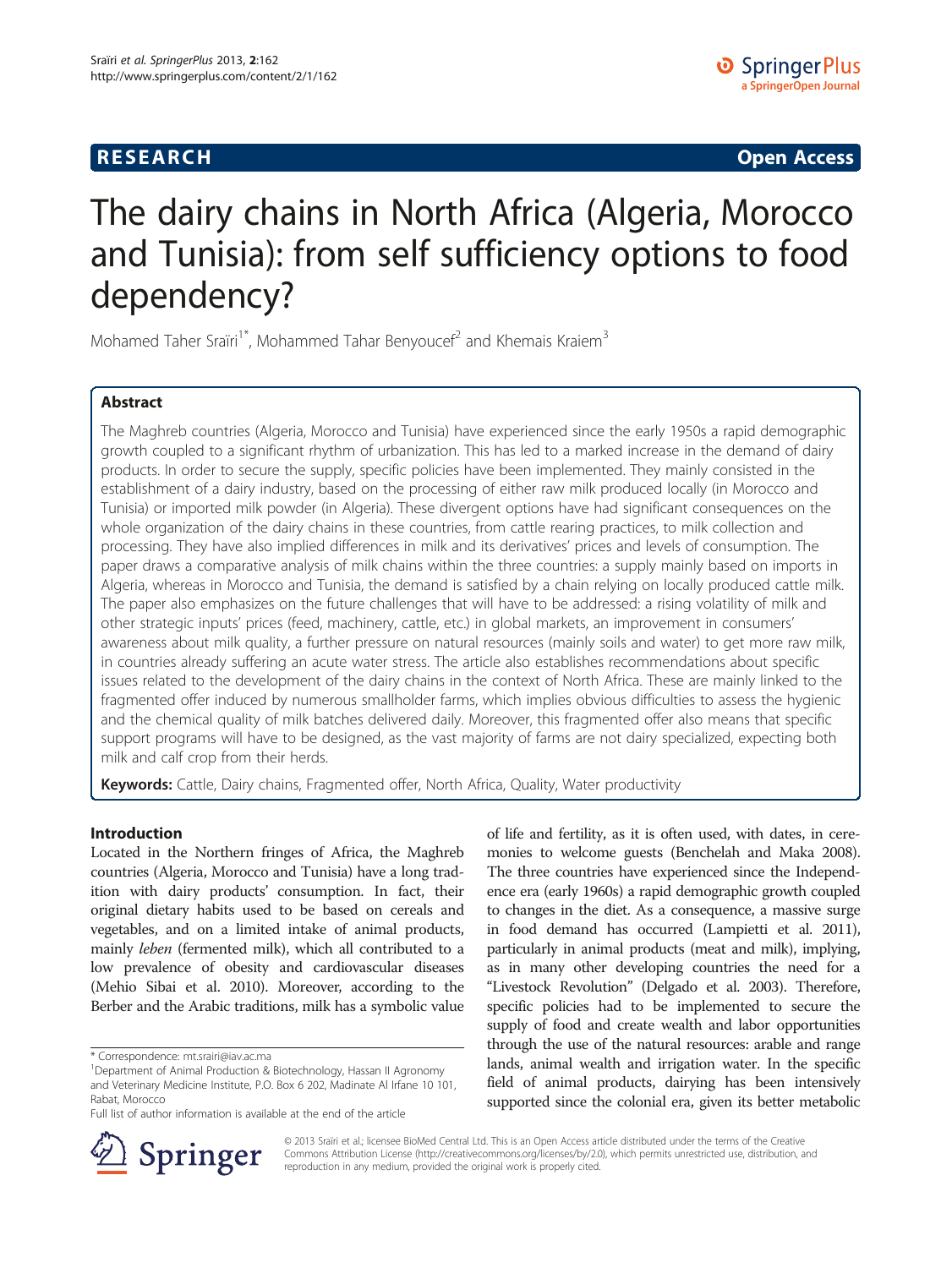efficiency in comparison to meat production (Vermorel and Coulon [1998\)](#page-12-0). Several policies were therefore applied in each country, in relation to their resources availability and the weight of the rural areas in their domestic affairs. Schematically, Algeria with its prominent fossil energy exports, relied mainly on imports of milk powder to provide its citizens with subsidized dairy products (Henry [2004\)](#page-11-0), becoming nowadays one of the most important dairy products' importer worldwide. At the opposite, Morocco and Tunisia made different choices, based on encouraging locally produced raw milk. Such options have had important consequences on the whole organization of the dairy chains within the three countries. Given that these policies have been established for more than 40 years, it is now possible to draw a comparative diagnosis of the three dairy chains. In fact, many social, economic and environment challenges remain associated to cattle rearing in North Africa, as it is a key activity to ensure food security. It induces however marked impacts on the environment, given its important needs of water (Sraïri et al. [2009a\)](#page-12-0) and its effects on groundwater pollution by nitrates (Laftouhi et al. [2003](#page-11-0)). Moreover, the current volatility in the prices of feed and food, and its effects on the imports' bill put additional pressure on the actors of the dairy chains within the three countries, as their intrinsic water stress and the expected climate change already threaten the prevailing agricultural activities (Schilling et al. [2012\)](#page-11-0). The current study aims to show the most recent trends and future prospects of the dairy chains in Algeria, Morocco and Tunisia. It also attempts to investigate the drivers for the development of milk production, consumption, and trade in the region, and the constraints that will have to be confronted.

# The context of dairy production in the Maghreb region **History**

Livestock rearing is an ancient activity in the Maghreb region. In fact, this area is characterized by an original population of native cattle which are locally known as the Brown Atlas breed. There is strong evidence that this breed has many morphological similarities with the sub Saharan N'dama breed, as pastoral tribes used to cross the Sahara desert in attempts to find feed and water for their herds (Smith [1992](#page-12-0)). Another evidence of cattle herding activities in the region is the presence of rock art, disseminated in many parts of the Maghreb area, representing scenes of cows' milking (Dunne et al. [2012\)](#page-11-0).

Milk production has remained for many centuries practised by pastoral societies. It is the need to intensify cattle production, as a consequence of the demographic growth of the twentieth century, that has induced the emergence of fodder crops to feed cattle, at a time where livestock feeding was almost based only on range land resources, cereal crops' by-products (straw, stubble and bran), in addition to fallow (Davis [2007\)](#page-11-0). Recent history in the Maghreb region is also characterized by a rapid demographic expansion and by growing rhythms of urbanization. The official figures reveal that the population has more than doubled from 1970 to 2012: 13.7 to 37.1 millions in Algeria, 14.9 to 32.7 millions in Morocco and 5.1 to 10.7 millions in Tunisia (World Bank [2012\)](#page-12-0). This trend of population growth is expected to continue until 2050, though these countries have entered a phase of demographic transition at different paces. Further, the overall population of the three countries is expected to reach around 105 million people in year 2050 (Population Reference Bureau [2010](#page-11-0)). Coupled to urbanization rates currently exceeding 60%, as they were inferior to 15% in the beginning of the 20th century, this has implied a marked evolution in the consumption habits, with more meals eaten alone, outside home. This trend has induced a surge in the demand of animal products with emerging risks of a food dependency for the region (Sraïri [2011\)](#page-12-0).

## Geography and natural resources

The Maghreb countries are mainly characterised by a typical Mediterranean climate, with a long summer period (from May to the end of September) of intense drought and excessive heat, followed by erratic rainfall from autumn to spring (October to April) (Lionello et al. [2006\)](#page-11-0). Another factor which affects the Maghreb climate is the marine influence, as it decreases the amplitude of temperatures in areas near to the seashore: the Atlantic Ocean in Morocco, and the Mediterranean in Morocco, Algeria and Tunisia. The average annual rainfall is well below 300 mm in vast areas of the Maghreb countries, implying arid to semi arid climates (Patricola and Cook [2010\)](#page-11-0). Therefore water stress constitutes the main limiting factor to agriculture. The hydrological water stress index which measures hundreds of people per one million cubic meters of available renewable water is respectively 29, 11 and 23 in Algeria, Morocco and Tunisia respectively (World Resources Institute [2008\)](#page-12-0). It implies that at the regional level, Algeria and Tunisia face the highest level of water stress, while in Morocco water is less scarce. Such figures will certainly worsen with the expected demographic growth and climate change and they may threaten a harmonious human development (Rijsberman [2006](#page-11-0)). The relative better figure in Morocco is related to the Atlas mountains which have favoured the implementation of a policy of dams and large scale irrigation schemes named the "1 million irrigated hectares" (Faysse et al. [2010](#page-11-0)).

In addition to irrigation policies, the agricultural output in the Maghreb remains largely related to the level of annual rainfall in rain fed areas (Thomas [2008\)](#page-12-0), with no possibilities of irrigation and which are nutrients' shortages for ruminants prone. In fact, in the three countries, the availability of arable land per capita remains limited (respectively 0.24, 0.29 and 0.49 ha in Algeria, Morocco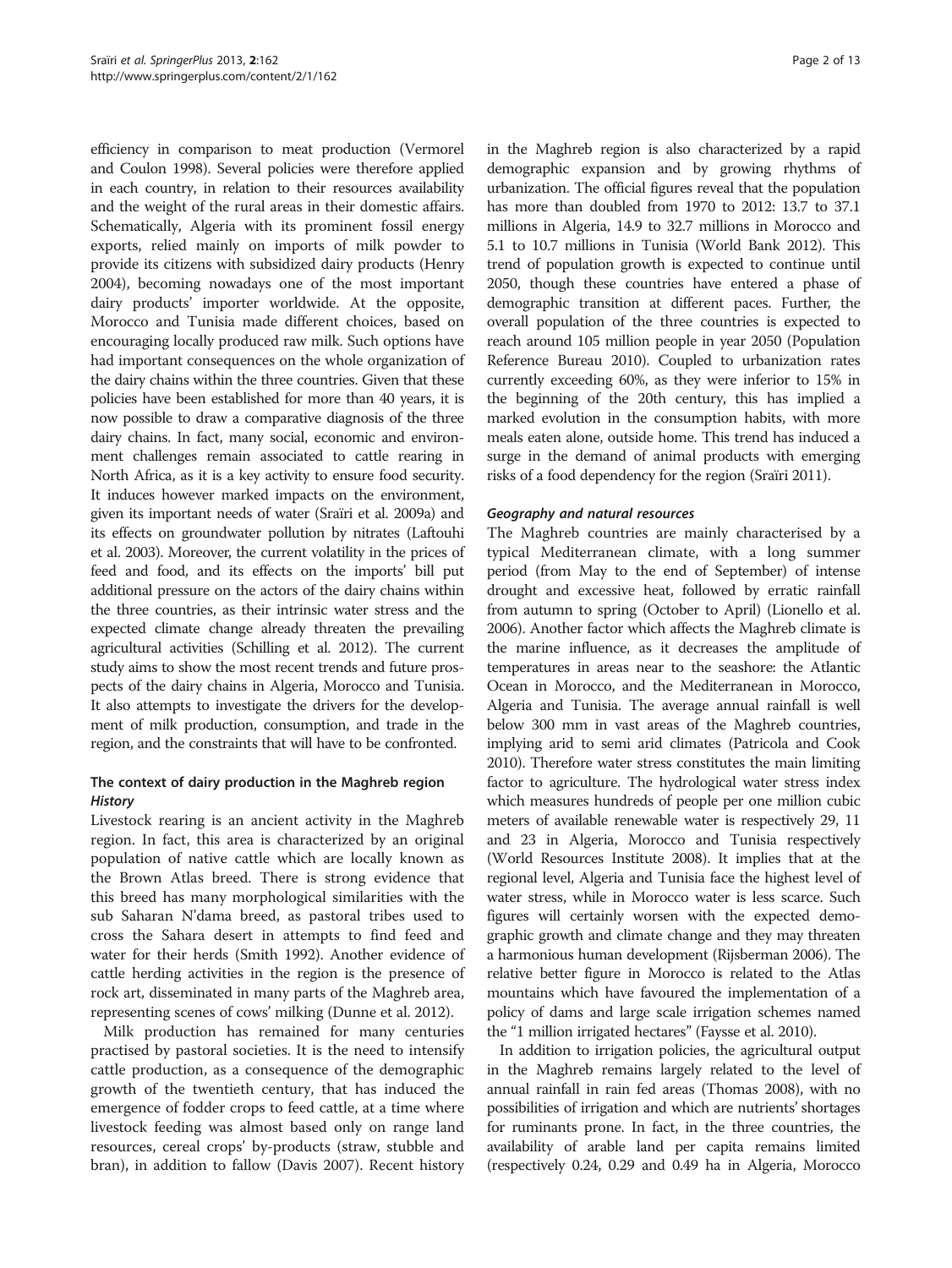and Tunisia), and irrigation possibilities are reduced (Table 1). With regard to milk production, the contribution of the rain fed areas is highly variable and there is an ongoing trend towards localizing the dairy activity in the irrigated basins, where water availability enables to alleviate the effects of drought. For example, in Morocco, the irrigated regions which represent less than 15% of the total arable land contribute to up to 60% of the total annual output of milk (MAPM [2011](#page-11-0)).

#### Animal resources

Another important characteristic of the dairy production in the Maghreb area is the reduced contribution of non cattle species to the overall output. In fact, because of the harsh environments which prevail in many parts of the region, small ruminants (sheep and goat) flocks are mainly used for meat production. The existing breeds of these species have not been selected for milk yield, at the exception of the Sicilo Sarde nucleus in Tunisia (Atti et al. [2006\)](#page-11-0), where the vicinity with Sicily and the Ottoman colonization have induced an old tradition of cheese consumption made from ewe milk. Thus, the official figures reveal that milk from non cattle species (small ruminants and camel) represents respectively 21.3, 5.1 and 3.7% of the overall output in Algeria, Morocco and Tunisia (FAO STAT [2012](#page-11-0)), and its industrial processing remains rather weak. Therefore, integrated dairy chains rely mainly on cattle milk.

Cattle numbers vary significantly among the Maghreb countries: respectively 1.6, 2.8 and 0.6 millions in Algeria, Morocco and Tunisia. These figures showed very slight evolutions in recent years (Figure [1](#page-3-0)), as the official policies in the three countries encourage an improvement of the average milk yield per cow rather than the increase in the number of cattle. To achieve such an increase of the milk output, one of the most prominent measures adopted was a program of crossbreeding of local strains with high genetic merit breeds like the Holstein, the Montbéliarde and the Brown Swiss. Consequently, imports of cattle of

|                                        | Algeria | <b>Morocco</b> | Tunisia |
|----------------------------------------|---------|----------------|---------|
| Country area $(10^3$ ha)               | 238,174 | 71,085         | 16,215  |
| Agricultural area (10 <sup>3</sup> ha) | 8,459   | 9,232          | 5,045   |
| Irrigated area (10 <sup>3</sup> ha)    | 907     | 1,454          | 345     |
| Population in 2012 ( $\times$ 1,000)   | 37,120  | 32,678         | 10,673  |
| Urban population (%)                   | 63      | 55             | 65      |
| Life expectancy                        | 72      | 74             | 75      |
| GDP per capita - US \$* (2009)         | 7,740   | 4,108          | 7,520   |
| Contribution of agriculture to GDP (%) | 8.3     | 17.1           | 10.6    |

\* Purchasing power parity.

Source: CIA, [2010](#page-11-0) and UNDP, [2009](#page-12-0).

such breeds were encouraged. In Morocco, such imports are nowadays subsidized to support the constitution of a local population of such breeds. As a consequence, the imports of pregnant heifers have reached since the early 1960s respectively some 387,000, 350,000 and 80,000 in Algeria, Morocco and Tunisia. In addition to cattle imports, the Maghreb countries have all implemented programs of artificial insemination (AI), using semen of high genetic merit dairy cattle. The official figures reveal that the number of AI reached in year 2011 some 204,600; 320,000 and 305,000 in Algeria, Morocco and Tunisia. Though the number of AI is increasing steadily, its efficiency could be significantly improved as the conception rate in herds is frequently superior to 2 (Sraïri and Farit [2001\)](#page-12-0). All together, these measures have implied a stable increase in the population of crossbred and purebred dairy cattle, at the expense of local breeds, which show a limited dairy potential (less than 1,000 kg per lactation). It is estimated that purebred dairy cows which used to represent less than 10% of the total cattle population in the early 1970s have increased to 17, 23 and 55%, respectively in Algeria, Morocco and Tunisia. The differences may be explained by the dairy policies adopted. In Algeria, milk powder imports have constituted a significant constraint for the local development of raw milk production and collection. They have also hindered the connexion between agricultural services and dairy cattle farms. Milk imports have also induced an insufficient interest in animal recording systems (Benyoucef and Abdelmoutaleb [2010\)](#page-11-0). In Morocco, the constraints are related to the geography characteristics where an important population of local cattle is located in remote mountainous areas. These cattle breeding intervention measures coupled to continuous efforts to promote dairy intensification through irrigated forage, concentrates use and mechanic milking extension have prompted a continuous increase in the cattle milk output in the Maghreb countries (Figure [2](#page-3-0)).

#### The dairy policies adopted and their consequences

Since the early 1960s, with the Independence era, the agricultural policies and the management of rural areas have played an important role in the development of the Maghreb countries. That is particularly true in Morocco and Tunisia, whereas in Algeria, the petroleum sector was more prominent. Therefore, in both Morocco and Tunisia, the major objective was to try to attain self-sufficiency in the most commonly consumed food products (cereal grains, milk, sugar, etc.), whereas in Algeria, the options were quite different, the authorities relying on gas exports to ensure the supply of the population with imported goods (Benyoucef [2005;](#page-11-0) Aït Amara [2009](#page-11-0)). In the particular field of the dairy chains, these options have had marked consequences.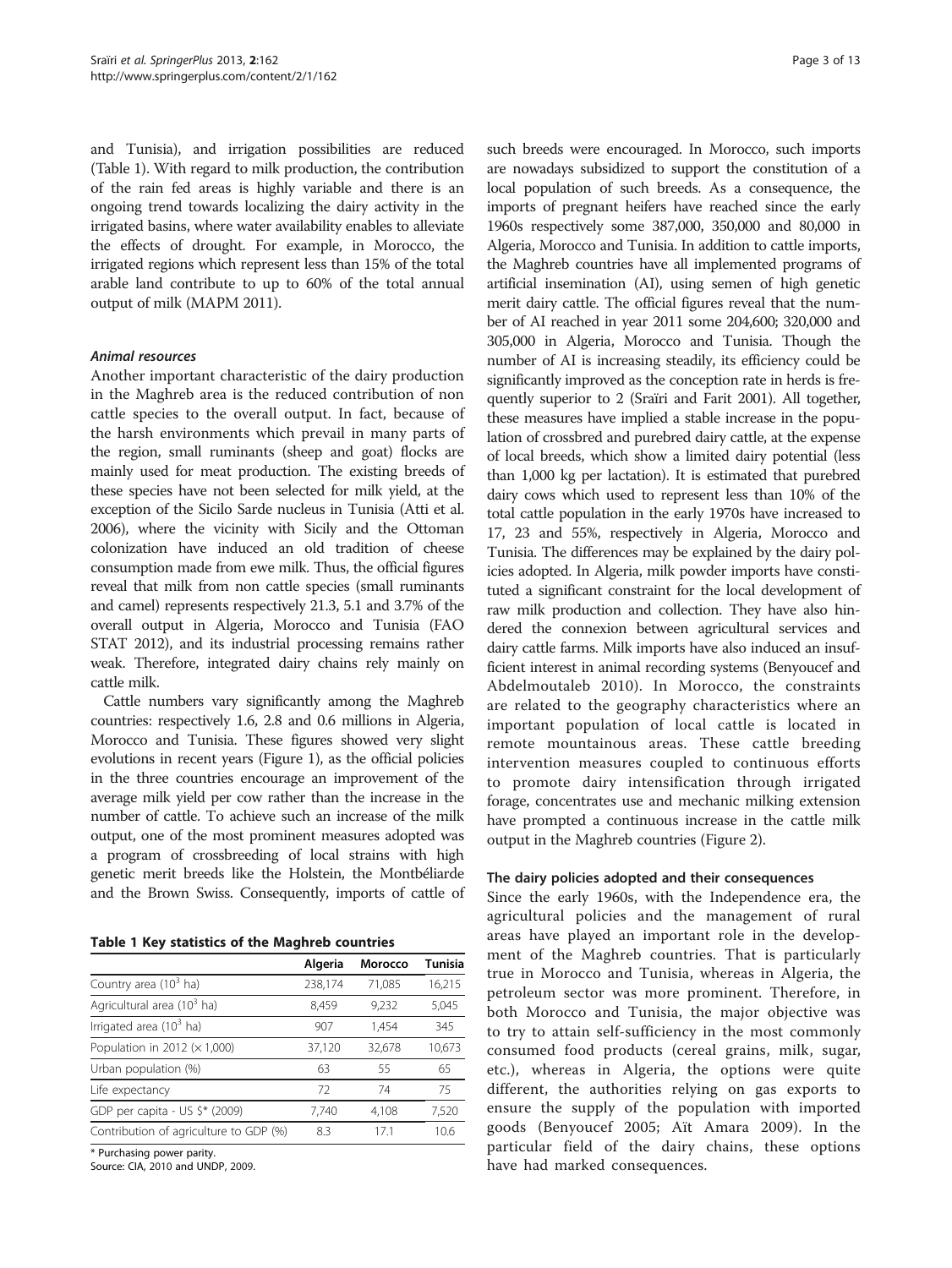<span id="page-3-0"></span>

#### Structure of milk production and collection

The main characteristics of cattle milk production in the Maghreb region is a fragmented offer, induced by numerous smallholder farms. The official figures indicate that in Algeria, Morocco and Tunisia, farms with less than 5 cows and which rely on less than 5 ha represent almost 80% of the total number of farms delivering milk to the supply chain. Such a structure implies a relatively high number of farms with cattle (respectively 212,000; 720,000 and 112,000 in Algeria, Morocco and Tunisia), with marked differences in their production characteristics: genetic type of cattle, feeding systems, respective weight of meat and milk in the production strategies, etc. Attempts to establish typologies of farms on their functioning characteristics have revealed that variables such as the efficiency of feed resources conversion to milk, the level of dairy intensification (mainly milk yield per lactating cow) and the economic profitability are the most decisive, with no effect of farms geographic location (whether in an irrigated scheme or a rain fed suburban region) (Sraïri et al. [2009b\)](#page-12-0). Therefore, cattle's feeding represents an important constraint in this region and has significant consequences on farms' performances. Thus, the climate characteristics of the Maghreb region induce marked effects for the sustainability of intensive dairy farming, because of frequent drought seasons, which also affect the irrigated areas (Sraïri and Ilham [2001](#page-12-0)), as water volumes within dams is not sufficient to support an important demand from various crops, particularly in summer time, where temperatures might reach 50°C. The main constraint is represented by frequent insufficient and imbalanced dietary rations, which alter milk yield. Many research studies have demonstrated that the average annual milk yield per cow in conventional herds, even with high genetic merit dairy breeds or crossbred cows, does not exceed 2,500 to 3,000 kg (Madani and Mouffok [2008](#page-11-0); Rekhis et al. [2007;](#page-11-0) Sraïri et al. [2009b](#page-12-0)), whereas in Tunisia,

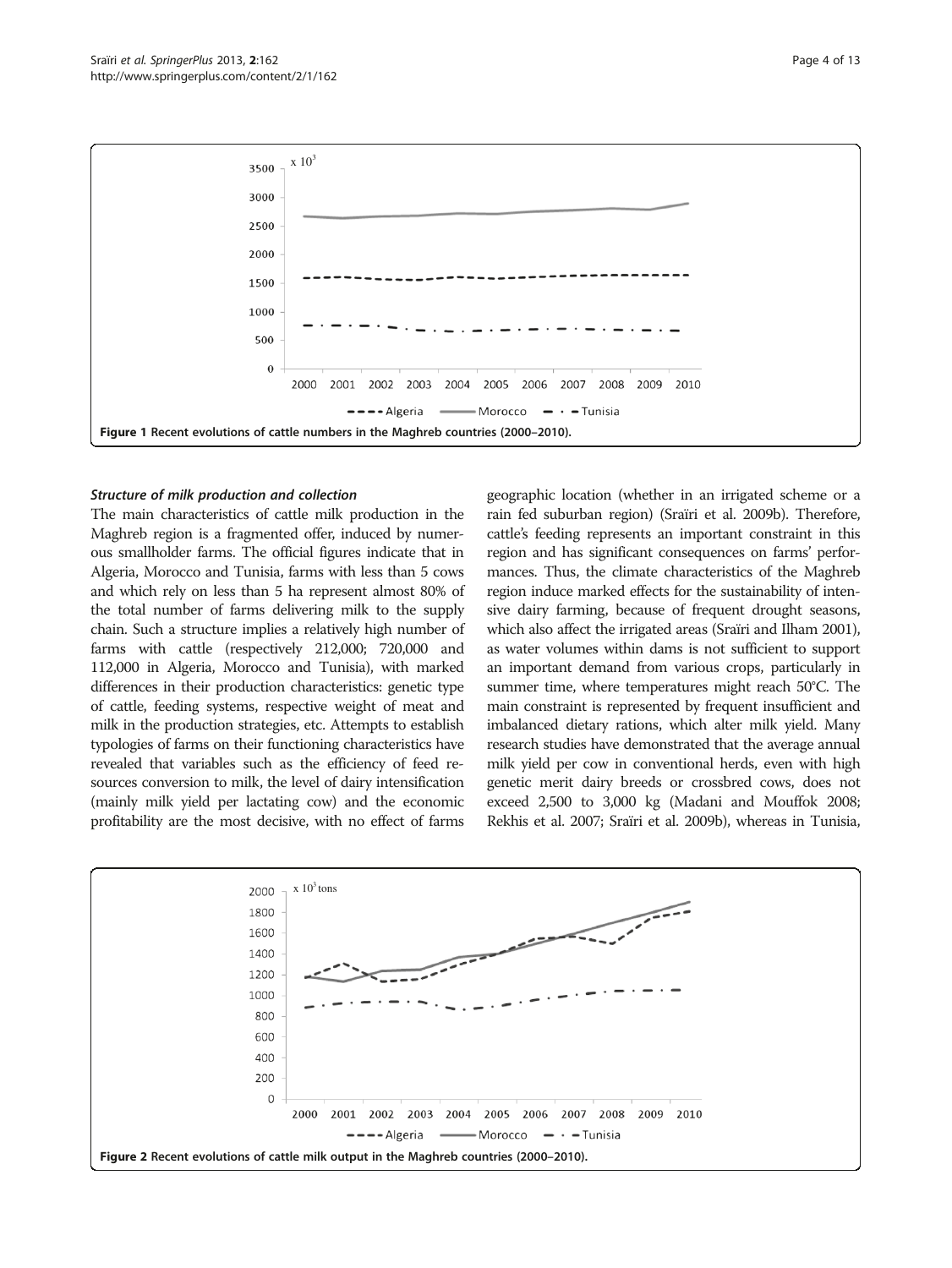in herds with purebred dairy cattle breeds it reaches 3,500 to 4,000 kg (GIV Lait [2012\)](#page-11-0). At farm level, dairy cattle feeding systems in various areas of the Maghreb region suffer from acute limitations, as cattle load (number of animals per ha of fodder) is frequently too high. Moreover, as the vast majority of cattle farms are not dairy specialized, there is often a significant competition for feed resources between lactating cows and growing calves, which means that farmers have to make painful choices between the two functions. To overcome such limitations, farmers used to rely on two options:  $i$ ) the important use of off-farm feed resources, through purchased feed like cereal grains (maize and barley mainly), crop by-products, such as beet pulp and bran, and proteaginous meals (soya been and sunflower) which may represent up to 60% of the total energy intake (Kadi and Djellal [2009;](#page-11-0) Sraïri and Kessab [1998\)](#page-12-0), and *ii*) the incorporation of lignified poor roughages at high levels in dietary rations, given that these resources like straw or hay can easily be harvested and transported from cereal specialized regions to areas with an intensified cattle activity (Annicchiarico et al. [2005\)](#page-11-0). Those two options show obvious limitations. First of all, in the current context, given the soaring prices of feed in global markets and the stagnating farm gate milk prices, the use of offfarm resources may hamper significantly the economic profitability of the dairy activity (Rejeb Gharbi et al. [2007](#page-11-0)). Second, the use of cereal straws and poor roughages (lignified oat hay) as the pillar of cattle feeding systems in dry seasons may also decrease significantly milk yield. In fact, such feeding resources show a reduced nitrogen content (less than 10%) and a limited digestibility (less than 50%) which cannot sustain the feeding requirements of high genetic merit cows (Ørskov [1999](#page-11-0)). As a consequence, milk yield in dry periods often decreases dramatically, as farmers are not well aware about the techniques of dietary rations complementation and they even often ignore cattle requirements exactly. Moreover, such feeding systems characteristics also imply frequent reproduction failures, which contribute to alter the overall farms' profitability (Sraïri and El Khattabi [2001;](#page-12-0) Madani et al. [2002\)](#page-11-0). To enhance the performances, support programs for farmers, based on an effective follow-up of herds, are urgently required.

Raw milk fragmented offer in the Maghreb countries also implies that a collection infrastructure has to be established. It often consists in dairy collection cooperatives, which are generally a group of neighbouring farmers who install a refrigeration device to collect milk and aggregate it before delivering their output to dairy processing units. The evolutions and the performances of this collection infrastructure in the Maghreb countries are rather contrasted. In fact, with a dairy policy mainly relying on milk powder imports to secure the supply since the early 1970s, the development of an efficient chain using local raw milk has not been achieved yet in Algeria. The unfair

competition with cheaper imported milk powder has not enabled local operators to invest in the collection network (Benyoucef, [2005\)](#page-11-0). However, with the global food crisis of 2007 and its effects on milk imports' bill, the Algerian authorities have effectively activated the National Inter professional Milk Office (ONIL), as a regulation agency with the mission to organize the dairy sector. One of its main objective was to increase significantly the rate of raw milk collection, as it reached 22.4% of the national output in 2011, while this figure did not exceed an average value of 13%, from 2000 to 2010 (DRDPA [2011](#page-11-0)). The relative improvement of milk collection rate has been made effective through a regular increase in the financial incentive given to collection centres, from 0.03 to 0.06 and finally 0.09 US \$ per kg of milk, respectively in 2000, 2003 and 2009. As a consequence, in year 2011, it is estimated that raw milk collection has reached the 560 million litres (DRDPA [2011](#page-11-0)). These evolutions still mean however that almost 80% of the milk output escapes from industrial processing, being consumed on-farm or sold in short scale local circuits. As an example, in some peripheral regions of the south of Algeria, the dairy chains remain embryonic, because of the absence of industrial processing units. Milk produced by dairy cattle farms outside the oases is sold directly to consumers. By contrast, milk from small ruminants' species (goats and ewes) is consumed on-farm, by the breeders' family members (Benyoucef and Boubekeur [2010](#page-11-0)).

In Morocco and Tunisia, the situation is rather different. Milk collection centres play a crucial role within the dairy supply chain. They also constitute vital operators in regional political affairs, given their interactions with local communities and their steady incomes. The number of milk collection points has been continuously increasing in both countries as it reached in year 2011, 230 in Tunisia and more than 1,450 in Morocco. They gather up to 60% of the total output in the two countries (Table 2).

Raw milk collection centres' performances are generally acceptable, as their main function is to gather milk

Table 2 Main indicators of the dairy chains in the maghreb countries (2010)

|                                                     | Algeria | Morocco Tunisia |       |
|-----------------------------------------------------|---------|-----------------|-------|
| Number of cattle (x 1,000)                          | 1.600   | 2.800           | 600   |
| Pure breed dairy cattle (%)                         | 17      | 23              | 55    |
| Cattle milk output ( $\times$ 10 <sup>3</sup> tons) | 1.811   | 1.900           | 1.059 |
| Non cattle milk in the overall milk output (%)      | 213     | 5.1             | 37    |
| Formal milk collection rate (%)                     | 14      | 65              | 63    |
| Number of industrial milk processing units          | 144     | 44              | 41    |
| Average annual milk consumption<br>(kg per capita)  | 100     | 55              | 110   |
| Self sufficiency rate in dairy products (%)         | 49      | 89              | 95    |

Source: FAO STAT, [2012](#page-11-0) and national statistics compiled by the authors.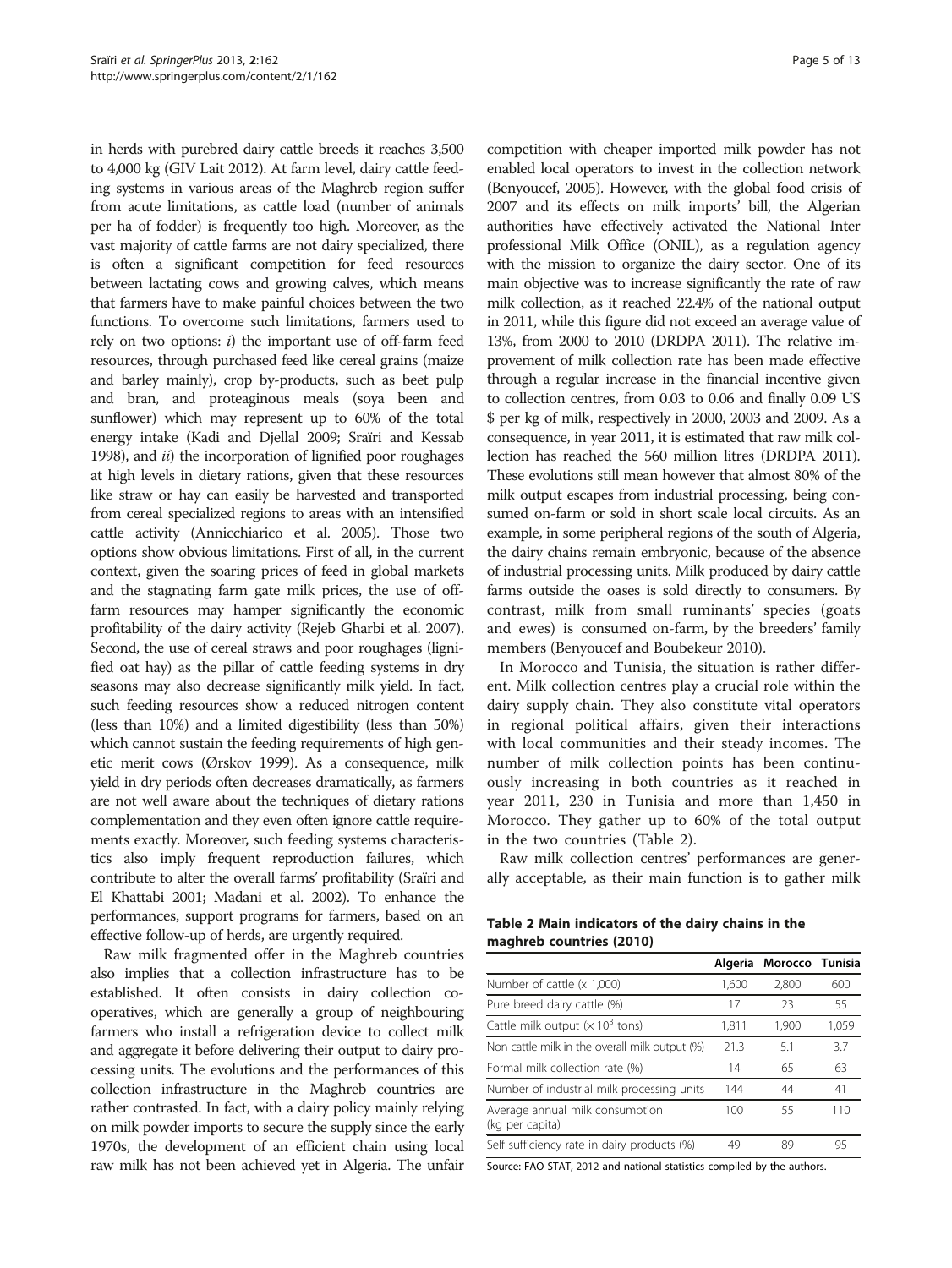from farmers and to sell it to industrial plants. In Morocco, their gross margins are secure, as there is a differential between farm gate price which is paid to farmers and the price of milk sales to industrial processors. Generally, that differential is up to 5 to 10% of farm gate milk price, whether farmers deliver by their own means their daily production or the collection centre sends a small pick up to farms to get milk.

In Tunisia the State authorities implemented since 1988 a subsidy for milk collection centres which reached 0.025 US \$ per kg in 1994 to secure a reasonable margin. Until now, the organisation of the dairy chains in both Morocco and Tunisia show that milk collection points have been successful, as they allow farmers even in remote areas to integer industrial food chains and earn a vital daily income. However, such structures show evident limitations when it comes to assessing regularly individual milk quality and rewarding it consequently (Le Gal et al. [2009\)](#page-11-0).

#### Dairy processing operators in the Maghreb countries

The operators in the industrial dairy processing sector in the Maghreb area can be classified according to three criteria: their industrial capacity (quantity of milk processed yearly), their status (totally private, co-operative, or State owned) and the type of products they sell (drink milk and/ or dairy derivatives). In addition to these industrial processors, there are also numerous artisanal dairy units.

In Algeria, the leading public company is GIPLAIT, an old state group which manages some 14 units disseminated throughout the country (Bencharif [2001\)](#page-11-0). It is currently undergoing restructuring with the aim to privatise some of its plants. They mainly operate with imported milk powder and milk fat. They supply the market with almost 70% of the total quantities of subsidized drink milk and 30% of the dairy derivatives, mainly yogurts and cheeses (Benyoucef [2005](#page-11-0)).

In addition to these State run units, there are 130 private units of various industrial capacities in the dairy processing sector. The vast majority of these factories (99) operate with imported milk powder to produce rather drink milk or dairy derivatives. Given the recent changes in the dairy policy in Algeria, and the emergence of a strong political will to encourage locally produced raw milk channels, some processing units have settled recently with the aim of avoiding the use of imported milk powder. There are nowadays 21 units of various capacities using raw milk to get drink milk (Ultra High Temperature - UHT) and 10 processing units which use local raw milk to produce dairy derivatives. These recent developments have also been encouraged by the intervention in the dairy processing activity of international groups like "Sodiaal" (brand name Candia) and "Danone", who are seeking joint ventures with local groups with the objective to invest in this rapidly growing supply chain, in a country recently integrating the market economy (Cheriet et al. [2008\)](#page-11-0).

In Morocco, the dairy processing sector is rather different, as from its very beginning it has always been totally private. It consists in some 44 societies which may be classified in four different types.

The first one gathers private industrial operators run by independent societies. There are four main societies operating in this sector, of which the "Centrale Laitière" group, occupying a leading position with almost 55% of the volumes processed. This society has established strong ties with the international dairy group "Danone", which controls in 2012 some 67% of its capital. Its joint venture with "Danone" provides "Centrale Laitière" with two important assets: technical know-how and the ability to sell products under the well-known "Danone" label (Jazi [2003\)](#page-11-0). In 2008, following the global food crisis, "Centrale Laitière" invested massively in a milk dryer to ensure domestic supply. This facility is currently the most important milk dryer in Africa. In fact, this has been a logical step for the company to avoid milk losses in times of excess supply (especially during rainy seasons in years with important precipitation). Therefore, the milk is dried and conserved until periods of milk shortage, as this also allows the company to decrease its imports of milk powder, which at the time was very expensive. Similarly, "Centrale Laitière" has launched in year 2008, following the food global crisis an important project of dairy cattle production called "Lait Plus". This intensive dairy farm aims to rear some 10,000 lactating cows in the Gharb irrigated scheme, also characterized by its average annual rainfall above 600 mm. This was an additional step adopted by the "Centrale Laitière" group to secure its supply of raw milk and to try to improve the quality of the raw matter it processes. Such a project is also supported by the ongoing trend of agricultural intensification promoted by the Moroccan authorities, known as the "Green Morocco Plan" (MAPM [2011\)](#page-11-0).

In addition to "Centrale Laitière", there has been in 2005 the emergence of another important player in the private sector of dairy processors. This is the "Safilait" company, known locally by its brand "Aljibal" (Mountains in Arabic). The plant is situated in the irrigated scheme of Tadla (centre East of Morocco) where the company runs a dairy farm - Agroplus - of more than 3,000 cows of both Holstein and Montbéliarde breeds. The annual processed quantity of milk reaches some 30,000 tons representing around 4% of the national milk production. During the last 5 years, the "Aljibal" brand name has gained a reputation of good quality and its products can be found in supermarkets in large cities.

Apart from these two operators, there are also two other private smaller groups. The first one is the "Domaines Agricoles", a private company mainly retained by the Royal family. It is producing niche market dairy products under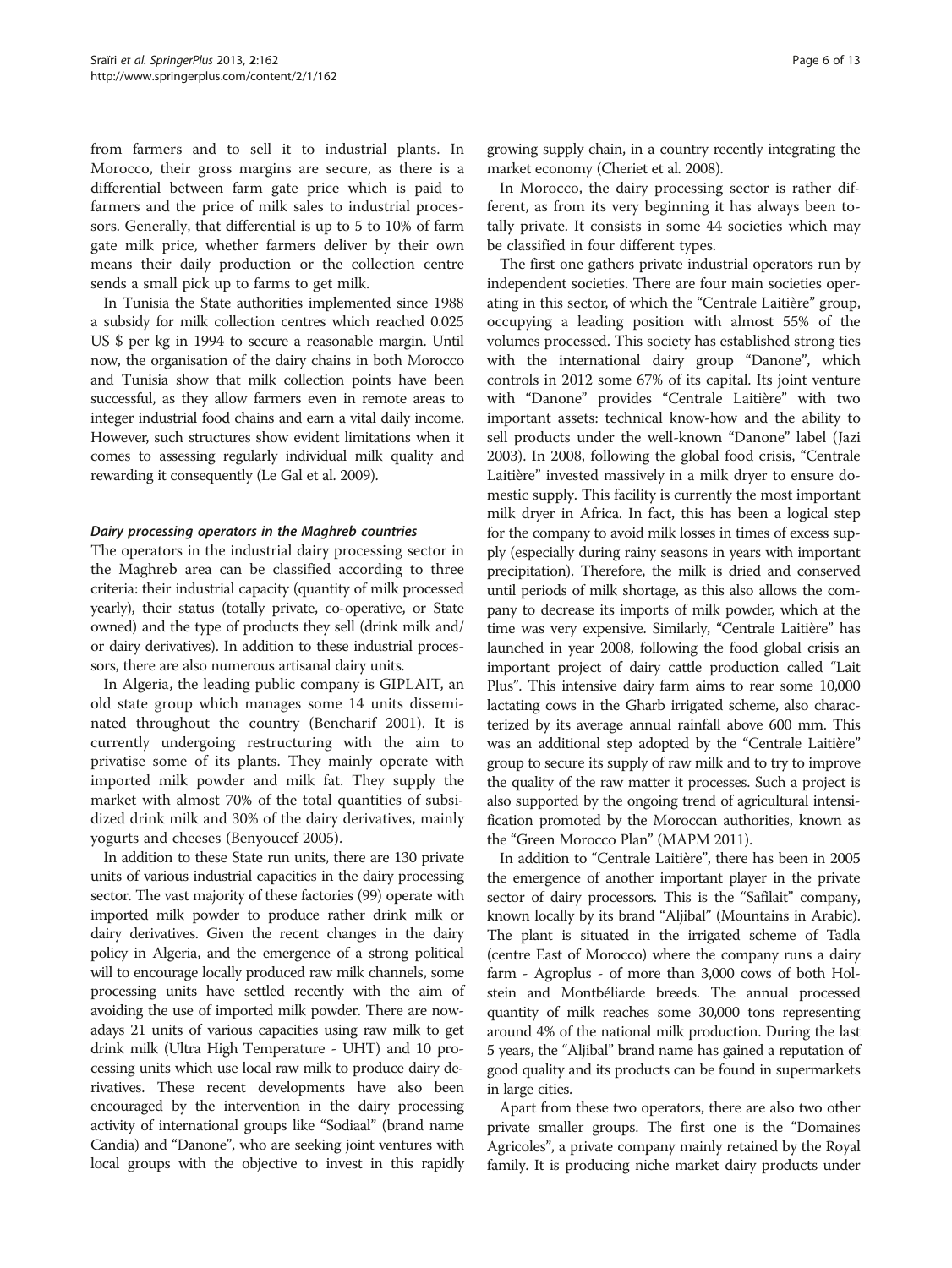the brand "Chergui". This operator processes only milk from three of its own farms located in the North of Morocco, with a herd estimated to contain some 1,000 lactating cows. Its dairy plant processes around 9,000 tons annually, exclusively in milk derivatives, such as yogurts and leben, sold about 10% more expensive than the average price of conventional products of other brands.

Finally, there is also the global group "Nestlé", present in Morocco but only with some high value products such as ice creams, dairy specialities for infants and milk powder. Its dairy basin is located in the Doukkala large scale irrigation scheme where it processes around 3% of the volumes collected by industrial plants.

The second type of dairy processors is represented by a large national cooperative, called "COPAG", which is based in the Southern region of Souss-Massa. Over the past twenty years, this cooperative has become a strong competitor to "Centrale Laitière". "Copag" incorporates some 11,000 dairy farmers milking around 40,000 cows. The co-operative represents some 20% of the total milk processed and its market shares are progressively increasing, as the quality of its drink milk and dairy preparations, sold under the brand name "Jaouda" (Quality in Arabic) has been recognized. Moreover, its co-operative status lets the company benefit from certain goodwill among Moroccan consumers (Errahj et al. [2009](#page-11-0)).

Other than the large players, there is a host of smaller processing co-operatives based in a number of different dairy basins supplying only their immediate geographical markets. This part of the processing sector is very complex and highly fragmented, as it gathers some 30 co-operatives representing less than 15% of the milk volumes processed. Some of these small co-operatives were dairy processing pioneers in Morocco ("Le Bon Lait" in the Marrakech region, "Colait Extralait" in the Gharb, etc.) but they are currently struggling to survive as they face severe financial and technical problems such as increases in milk prices and other strategic inputs' costs (such as imported milk powder, butter, energy, etc.). They produce only a narrow range of dairy products that is not usually stocked by supermarkets and they only have little know-how when it comes to milk processing. Some of them, in an attempt of resilience, like "Le Bon Lait" are currently establishing a joint venture with the French leading dairy co-operative group "Sodiaal" to market the brands Candia and Yoplait in the Moroccan market.

Finally, the traditional processing sector also deserves mention. These small operators are known locally as mahlabates. They are mainly located in popular suburbs in large cities where they only serve a small niche market. There are however no official data specifying the exact milk volumes going through this informal sector, though it is estimated they process around 10 to 15% of Morocco's raw milk. These circuits benefit from both farmers' and consumers' acceptance. Indeed, farmers manage to sell their milk at prices 15 to 20% higher than to collection centres.

Similarly to Morocco and Algeria, the milk processing sector in Tunisia is fragmented, with many companies of different size and ownership structure. Dairy processing activities are practiced by 41 societies: 8 which produce mainly drink milk (Ultra High Temperature), 4 are specialized in yogurts, 28 manufacture cheese and 1 which processes milk to powder.

The "Delice Danone" group is a strong leader in the dairy processing activities in Tunisia. It has two different plants, one for drinking milk and the other for yogurts' production. This group represents almost 50% of the overall drink milk market shares and 70% of total sales of yogurts (Ben Mahmoud and Jemni [2008](#page-11-0)). Two other important dairy processors are Vitalait and Laino, both active in drink milk and yogurts, but with limited market shares. Tunisia has a long tradition of cheese processing and some companies are specialized in that activity. This is the case of Centrale des Produits Laitiers Souani, which represent 60% of total cheese production of the country.

Drink milk represents more than 75% of total milk processed, whereas yogurts and cheeses represent only 13 and 8% of total volumes (Figure 3). The 4% remaining are converted to dried milk, particularly in periods of high production, used in case of milk shortage.

In fact, in Morocco, as the supply is mainly based on the deliveries of local raw milk, the seasonality of production constitutes a real constraint to dairy processors. As periods of milk excess are frequent in the rainy season, it creates significant tensions to remunerate farmers. Some dairy processors have tried to overcome such problems by drying milk and using it in periods of limited production. In other situations, farmers may not be paid regularly, adding pressure on the profitability of cattle rearing (Sraïri and Chohin Kuper [2007\)](#page-12-0). In Tunisia, two distinct periods of production are observed. The period of high output starts in spring and ends in the middle of summer. It is characterized by frequent milk refusal by processing units,

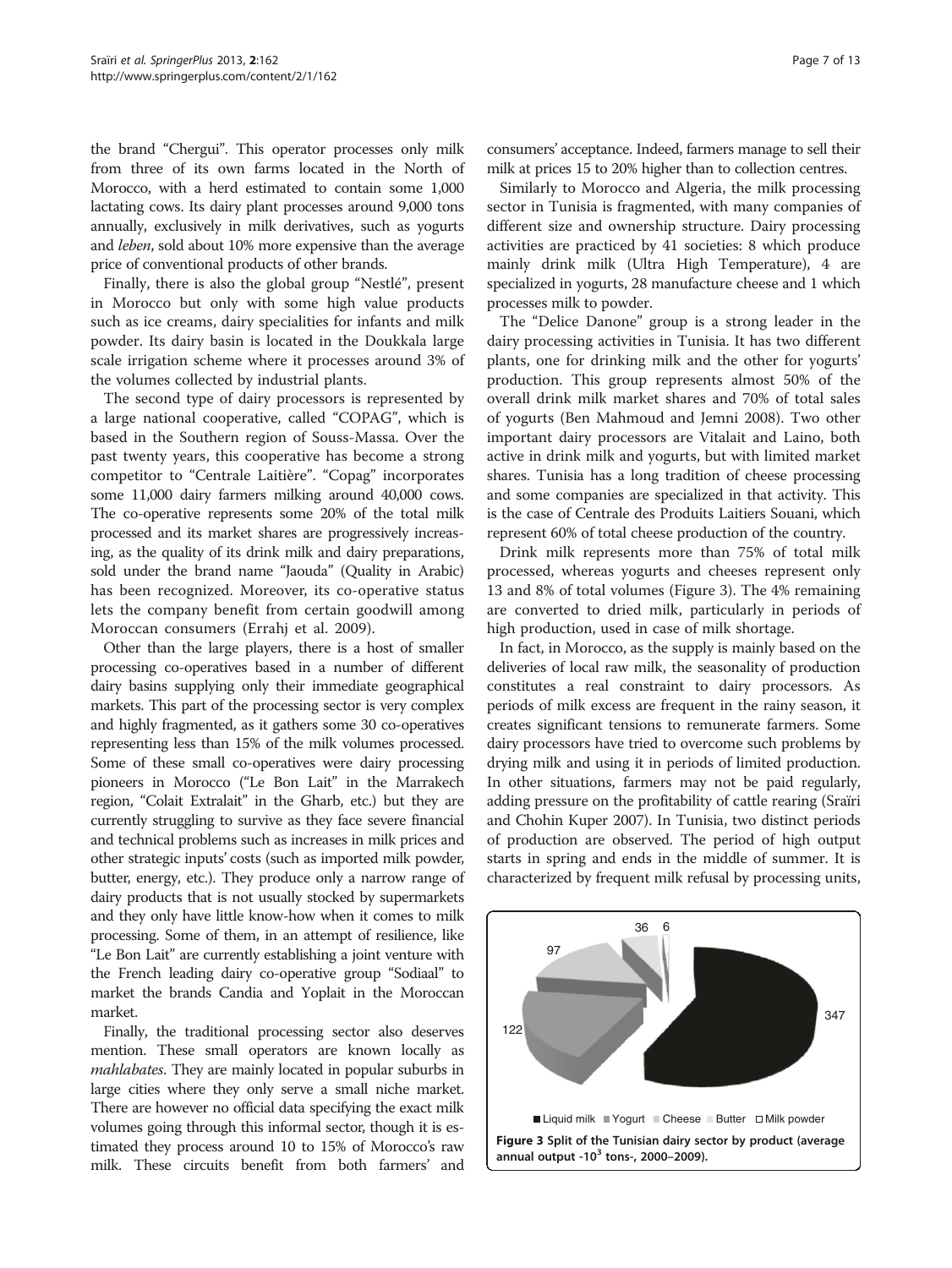because of its low quality (low density, high acidity, high plate counts, etc.). At the opposite, during the period of low production (from the end of summer until the end of winter), due to low forage availability, all the milk production is accepted by the processing units, regardless of its quality, because of the lack of raw matter.

# Milk prices and their effects on milk and dairy derivatives' consumption

Milk prices and their variations according to quality criteria are crucial indicators of the dairy chains' governance (Valeeva et al. [2007\)](#page-12-0). In the Maghreb countries, there are contrasted policies which have been implemented by the authorities, with regard to milk prices. In Algeria, given the aim to secure the supply mainly with imported commodities, the structure of the dairy products' market is linked primarily to the subsidized drink milk reconstituted from imported powder. This good represents up to 52% of the dairy products' overall consumption. Its price has been fixed at 25 DA per litre (0.3 US \$). Such a subsidized product has been harmful to the integration of local raw milk in the supply chain, as it is estimated that it represents less than 10% of the dairy uses in the country. However, because of the soaring prices of imported milk powder and other dairy products during the global food crisis of 2007, a significant trend to increase the use of local raw milk has occurred. This has been noticed through the adoption by the State authorities in year 2008 of a series of incentives to increase raw milk production (0.14 US \$ per kg), collection (0.06 US \$ per kg) and industrial processing (0.07 US \$ per kg) (DRDPA [2011](#page-11-0)). In addition, State authorities have adopted other incentives to promote cattle rearing (19 US \$ per conception through AI, a subvention of 30% of the investments in milking machine, ensiling material, etc.) and milk collection (up to 30% of the investments in cooling devices). All these intervention measures aim to decrease the bill of dairy imports, and try to promote a sustainable supply chain based on locally produced fresh milk. As a consequence, farm gate milk price which stagnated for many years at 0.23 US \$ per kg has increased in 2009 to 0.33 US \$. During the same period, the price of the subsidized drink milk reconstituted from imported powder has remained administrated by the State to 0.27 US \$. Given the lower price of the subsidized milk in comparison to raw milk, even before its processing, the Algerian authorities try to control the market of subsidized milk through ONIL. All together, the structure of the Algerian dairy market proves that the authorities prefer to promote mass consumption at the expense of the development of the local cattle industry. As a result, the average annual milk and dairy products' consumption reaches almost 100 kg per capita. Milk powder accounts for 51.5 kg per capita, followed by drink milk (37.0 kg), fermented milk (8.7 kg), cheese (1,6 kg) and finally yogurt (1,2 kg) (ONS [2010](#page-11-0)).

In Morocco, milk prices are rather different. With the structural adjustment policies applied to the Moroccan economy at the beginning of the 1980s, the liberalization of the dairy chain's governance has induced the end of State intervention. Therefore, from 1992, milk prices, whether at farm gate or at the consumer are totally free of any State intervention (Aït El Mekki and Tyner [2004](#page-11-0)). As the imports of dairy products are heavily taxed, the Moroccan market is mainly supplied with locally produced raw milk. Long term evolutions of farm gate and consumption milk prices reveal a significant trend of increase of the value perceived by dairy processors at the expense of cattle farmers (Sraïri and Chohin Kuper, [2007\)](#page-12-0) (Table 3). Such an evolution has recently induced the increase of tensions within the dairy chain between farmers and dairy processors, particularly with the marked increase of major inputs' prices (above all feed). In comparison to the Algerian situation, milk price at consumption remains higher (almost 0.75 US \$ per kg of drink milk), as there are no subvention specific to that product. As a result, annual milk and dairy products average consumption is lower, as it is estimated to reach in 2010 some 55 kg per capita. Studies on the structure of milk consumption show that the consumers' perception of dairy products is rather good, as they represent almost 8% of the overall food expenditures. However milk consumption suffers from the limited income of many households, particularly in rural areas (HCP, [2001\)](#page-11-0). Therefore, important disparities in milk and dairy products' consumption levels remain among consumers, according to their social background and the households' income (Sraïri and Karbab, [2010](#page-12-0)).

In Tunisia, milk prices have been intensively linked to the intervention of the authorities. Rejeb Gharbi et al. ([2007](#page-11-0)) have in fact clearly demonstrated that without border protection, dairy production is not profitable in Tunisia even under the best favorable hypothesis about water and concentrate feed prices. Therefore, farm gate

Table 3 Evolution of farm gate milk price and consumption milk price in Morocco - US \$ (1970/2010)

| Year | Farm gate<br>milk price (1) | Milk price at consumption (2) | $(1)/(2)$ (%) |
|------|-----------------------------|-------------------------------|---------------|
| 1970 | 0.06                        | 0.12                          | 51.4          |
| 1975 | 0.10                        | 0.13                          | 75.4          |
| 1980 | 0.16                        | 0.23                          | 68.6          |
| 1985 | 0.23                        | 0.34                          | 66.1          |
| 1990 | 0.29                        | 0.45                          | 63.9          |
| 1995 | 0.33                        | 0.55                          | 58.8          |
| 2000 | 0.33                        | 0.60                          | 54.4          |
| 2005 | 0.33                        | 0.69                          | 47.4          |
| 2010 | 0.33                        | 0.71                          | 46.9          |

Adapted from Sraïri and Chohin Kuper, [2007](#page-12-0).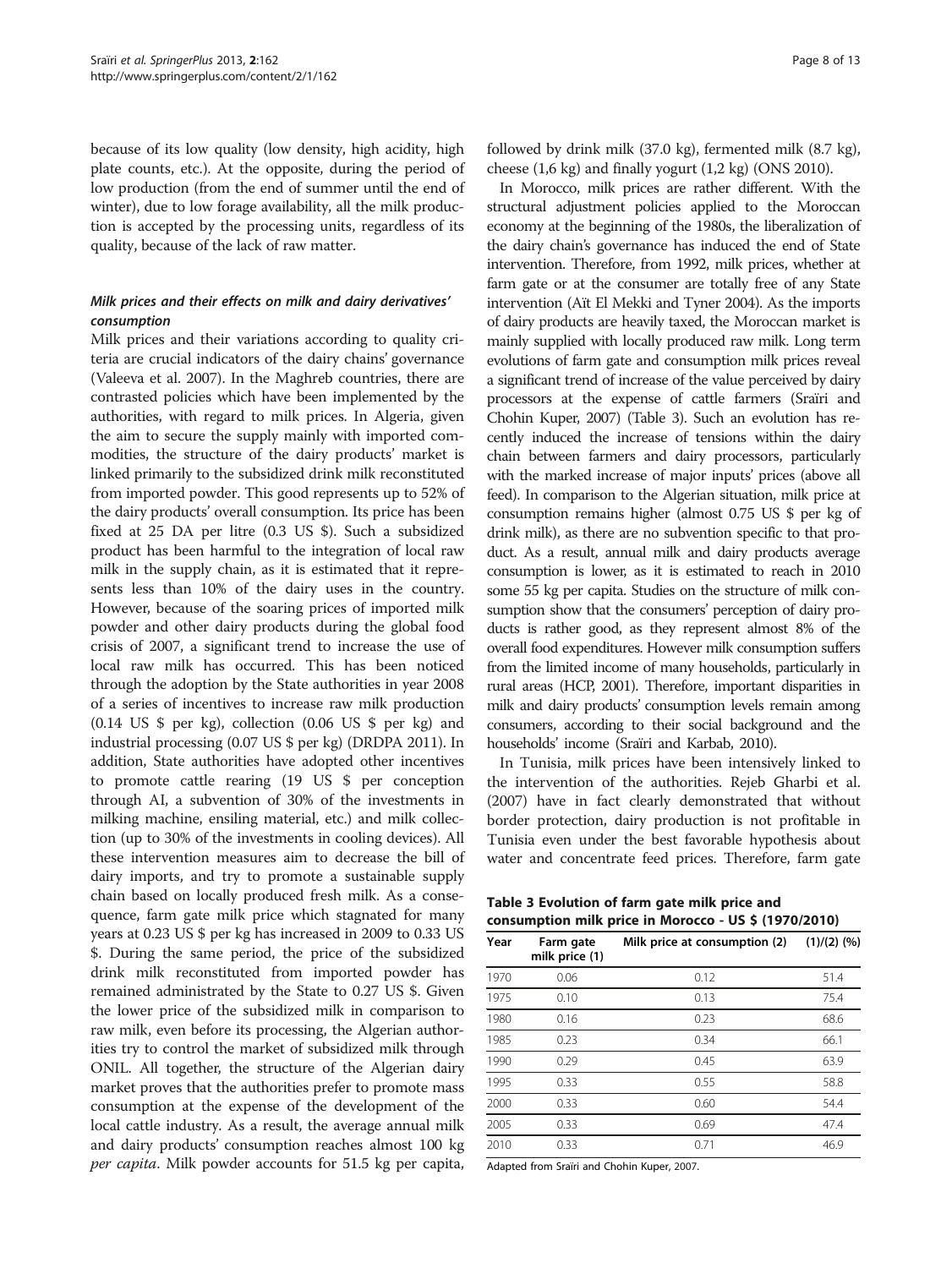<span id="page-8-0"></span>milk price has steadily increased, to ensure the sustainability of cattle farmers. In year 2007, farm gate milk price reached a value of 0.36 US \$ per kg, after an increase of almost 21% as a result of several protests of farmers due to the soaring prices of inputs. In addition to the State intervention through the increase of farm fate milk price, an incentive to encourage milk collection and processing was also implemented. It reached 0.025 US \$ per kg of raw milk destined to milk collection centres (GIV Lait [2012](#page-11-0)).

Milk and dairy products' consumption is estimated to reach 110 kg per capita in year 2011, and it has been steadily increasing since the 1980s, when it did not exceed 85 kg. In addition, the structure of dairy products' consumption has evolved significantly, as drink milk quantities almost stagnated, whereas cheese and butter figures experienced marked increases (respectively 600 and 57% from the 1990s levels) (Dhehibi and Gil [2003\)](#page-11-0).

#### Milk and dairy products' trade

The Maghreb countries are net importers of dairy products. In fact, the Algerian total dairy imports were valued at 1.2 billion US \$ in 2008 (an average annual expenditure of 36 US \$ *per capita*), and this value decreased to 859 million US \$ in 2009, as a result of lower international commodity prices. This still accounted for 15% of the country's all food imports, second only to cereal grains. The Algerian government controls the price for drink milk reconstituted from imported milk powder delivered only by ONIL. Algeria's tariffs and duties on dairy products range from 5 to 47%. Proximity and good freight rates from Europe have always made trade with the European Union more advantageous and easier than for other countries. The structure of the Algerian dairy products is by far dominated by milk powder (whether skimmed or whole milk dried) which almost accounts for an annual volume of 252,000 metric tons (average value from 2006 to 2009) (Figure 4a). It is followed by cheese (an average of 18,900 tons per year, from 2006 to 2009), and finally butter (an average of 8,840 tons annually during the same period).

The Moroccan dairy imports are rather different. The overall value of dairy products imports reached 227 million US \$ in 2010 (Office des Changes [2012\)](#page-11-0). That corresponds for year 2010 to an expenditure of less than 8 US \$per capita. Morocco's tariffs/duties on dairy products range from 17.5% (cheese) to 32.5% (butter) and reaches 102% for milk powder and yogurts, in a strong sign that the authorities protect the local market, with high duties levied on dairy products.

As the domestic market is mainly supplied by locally produced raw milk, the Moroccan dairy imports are dominated by high value derivatives. Butter ranked first during year 2009 (26,600 tons) (Figure 4b), followed by milk powder and cheese, with almost the same volumes



(respectively 11,500 and 10,300 tons) (Office des Changes [2012\)](#page-11-0). The official data reveal that the main suppliers of dairy products to Morocco have varied significantly in recent years. Since year 2007, there has been a surge in US imports of dairy products, as a consequence of the free trade agreement signed between the two countries in 2004. Other traditional important suppliers of dairy products to Morocco are France for milk powder (9,400 tons), New Zealand and Ireland for cheese (respectively 2,300 and 2,000 tons) and New Zealand and Australia for butter (7,800 and 5,400 tons).

The Tunisian dairy imports are the most limited in the region. They did not exceed 34.3 million US \$ in 2009  $(3.2 \text{ US } $s \text{ per } capital)$ . Tunisia's tariffs/duties on dairy products range from 31 to 67%: yogurt and cheese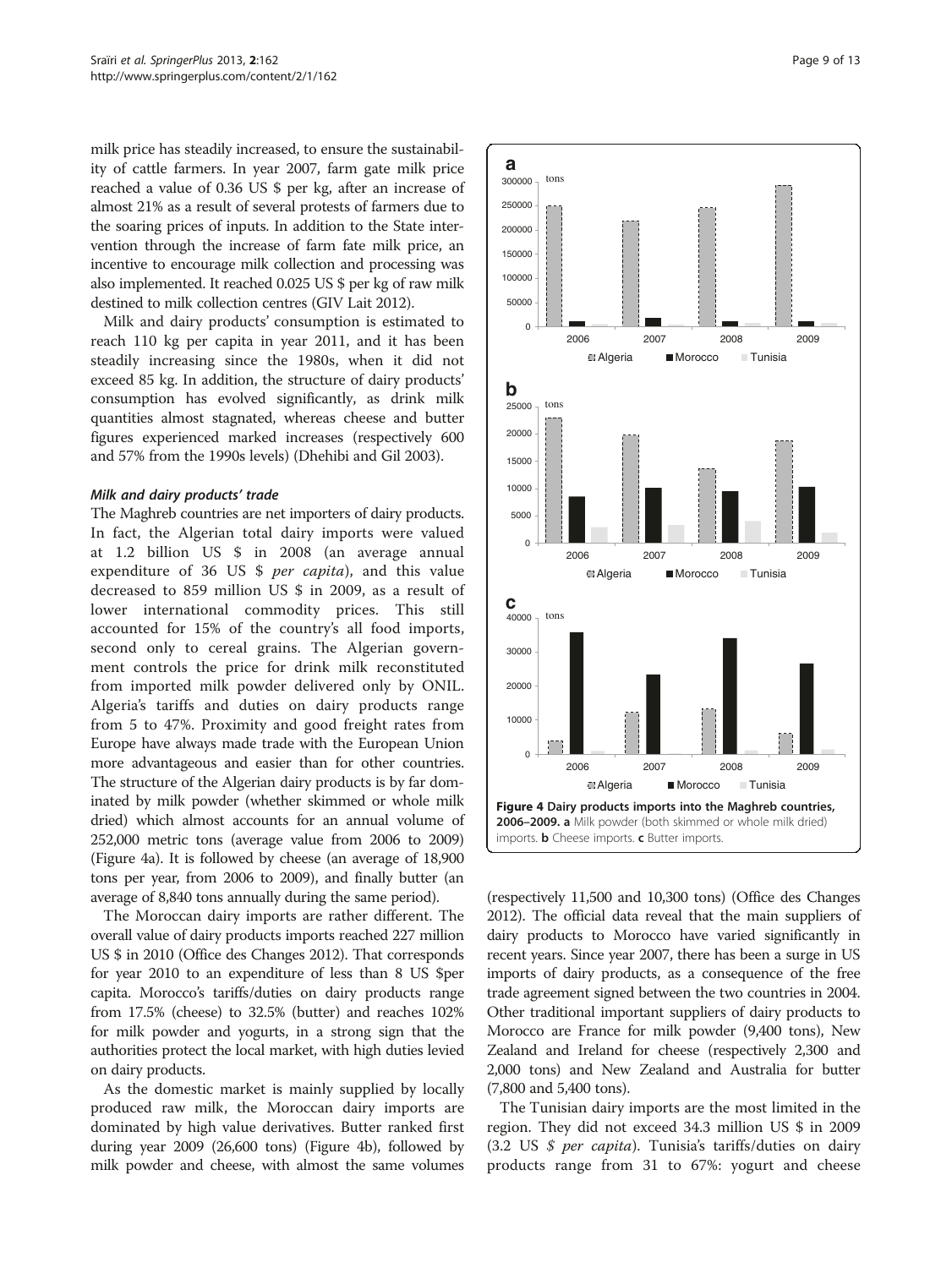(all types) duties - 67%, crude milk, milk powder and butter duties - 57% and whey duties - 31% (Tunisian customs, [2012](#page-12-0)). Milk powder is the most imported dairy good (7,780 tons in 2009), followed by cheese (1,920 tons) and finally butter (1,400 tons) (Figure [4c](#page-8-0)).

Finally, it is worth mentioning that the Maghreb countries do not export dairy products. Some of the huge quantities of milk powder imported by Algeria are however smuggled to neighbouring Morocco, Tunisia and Libya, but the exact quantities remain unknown. In addition, Tunisia has tried to export some drink milk to Algeria, particularly in period with raw milk excess (rainy seasons). However, given the seasonality of such exports, they cannot sustain all year long the demand of the Algerian market.

#### Current challenges and future outlook

Many challenges lie ahead for the dairy chains in the Maghreb area if they want to achieve a sustainable development and contribute efficiently to the supply of the population. One of the most important is linked to the steady increase of milk volumes in a context of scarce resources, particularly water. In fact, given the climate constraints, no dairy intensification may be possible without the production of high quality irrigated fodder. The existing figures show that on farm water productivity through cattle can be significantly improved as, from irrigation practices to fodder yield and its conversion to cattle products (milk and live weight gain), there are numerous losses. In the specific case of the Tadla large scale irrigation scheme in Morocco, with a dairy chain relying on perennial alfalfa as the main fodder in numerous smallholder farms with herds of dual purpose (milk and meat simultaneously), it appeared that almost 1.8 and 10.6 cubic meters of water were necessary to get a single kg of milk and of live weight gain respectively (Sraïri et al. [2009a\)](#page-12-0). Such results imply the use of huge amounts of water to ensure higher milk outputs. Unfortunately, many areas of the Maghreb countries are characterized by structural aridity and erratic rainfall which have already implied an unsustainable use of groundwater resources to intensify their agricultural activities (Wada et al. [2012](#page-12-0)).

Another important challenge for the Maghreb dairy chains is related to the complex issue of milk quality assessment and remuneration. In fact, in the intermediate collection structures, which gather milk deliveries from farmers before supplying the industrial process units, the quality of individual batches can hardly be analyzed due to technical, economic and logistic limitations. In the vast majority of situations, milk payment to farmers is only based on quantities delivered, although some collection structures try to avoid frauds by testing milk density or acidity (Le Gal et al. [2009](#page-11-0)). However, these tests do not provide any indication about milk chemical (fats and

proteins) or hygienic (level of microbial contamination) quality. This implies that for the majority of smallholder farms there is no direct incentive to improve milk quality, as it won't be rewarded.

The existing references on milk quality in the Maghreb region indicate that fat and protein contents may be acceptable, unless there are conditions of inadequate feeding: in farms relying mainly on concentrates with limited amount of forage, fat contents are generally low (Sraïri et al. [2005](#page-12-0)). But the most evident characteristics of raw milk in the Maghreb cattle systems is its poor hygienic quality, as its microbial load is generally 100 fold more important than international standards. This is due to poor hygiene at farm level (Aggad et al. [2009](#page-11-0); Sraïri et al. [2009c\)](#page-12-0).

As the current context of milk production is characterized by soaring prices of feed and stagnating farm gate milk prices, many farmers argue that milk quality could be a significant issue to improve their margins. Therefore, all the stakeholders within the dairy chains, from farmers to collection co-operatives and dairy processing units are requested to try to tackle that collective challenge. To upgrade the quality of raw milk in the Maghreb region, there is an urgent need to implement transparent milk payment systems. That has to be coupled to regular negotiations between the stakeholders on value chain distribution, and the way to increase it, particularly by promoting milk yield and quality.

This question raises another challenge for the dairy chains in the Maghreb area, which is in relation to the implementation of support programs destined to farmers. In fact, with the huge numbers of non specialized smallholder cattle farms, the feasibility of on farm follow-up and intervention is quite limited. The traditional State technical services withdrawal from the monitoring of farms has even worsened the situation, like in many other developing countries (Kidd et al. [2000\)](#page-11-0). New channels of farmers learning and innovation are progressively emerging, like the collection co-operatives, but it may take time until they efficiently contribute to assist all the farmers (Faysse et al. [2012\)](#page-11-0). As many shortfalls still characterize dairy farming, from insufficient and imbalanced dietary rations for milking cows to inadequate hygienic practices, on-farm support programs can be practical tools to improve milk yield and increase farmers' income. Therefore, there is an urgent need to place support programs targeting dairy smallholder farms on the forefront of the agricultural policy agenda, if the expected increases in the milk output are effectively sought. Such programs should give a top priority to a continuous assessment of the nutrients' content in the dietary rations used by farmers and try to balance that content with the effective requirements of milking cows. To achieve this aim, and given that both rations and nutrients' requirements of cows are variable throughout the year, a proximity monitoring of farms is necessary (Sraïri et al. [2011\)](#page-12-0).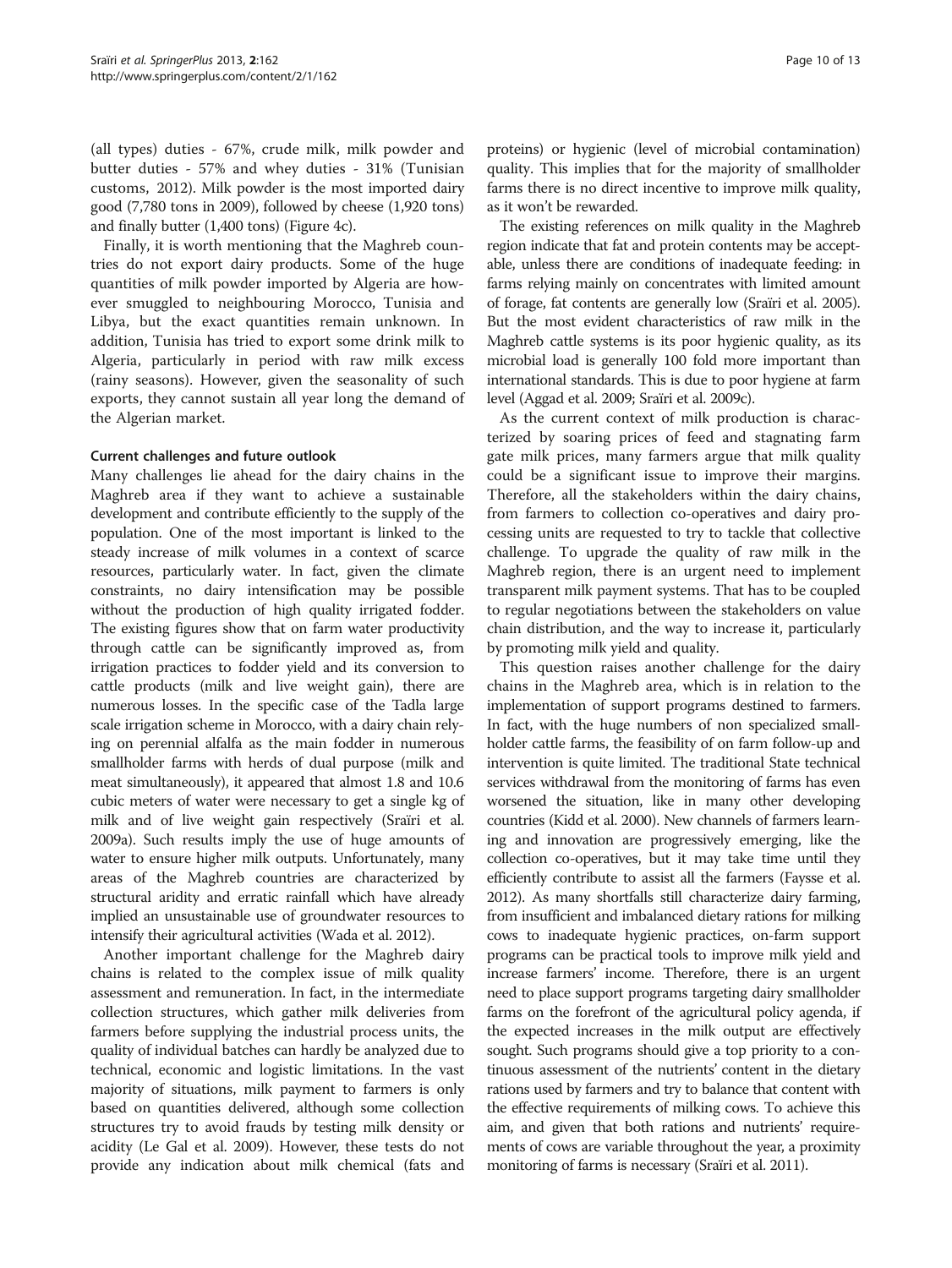In fact, all the Maghreb countries have planned a steady increase in their milk output in the near future. For the specific case of Morocco, an overall agricultural strategy, named the "Green Morocco Plan" has been implemented in 2008, and it projects the raw milk output to reach 5 million tons by year 2020 (MAPM [2008](#page-11-0)). Such a figure implies more than the double of the current milk production. The "Green Morocco Plan" is mainly based on optimistic hypotheses, where important dairy projects based on farms with more than 500 cows may be settled in the most favorable areas of the country, i.e. large scale hydraulic schemes and rain fed regions with more than 600 mm of average rainfall. However, the "Green Morocco Plan" almost does not mention the necessary increase in fodder quantities that would be needed to get such an increase in milk productivity. That constitutes another significant challenge for the dairy chains in the Maghreb countries, as the "Forage Revolution" is quite inexistent and heavy imports of feed being planned to improve animal production (Abdelguerfi and Ameziane, [2011\)](#page-11-0).

Another significant challenge for the Maghreb dairy chains is in relation to the upgrading of the dairy products' offer and consumption. This is linked primarily to the evolution of households' incomes. Currently, the average consumption of dairy products remains limited and mainly dominated by drink milk. If it is to diversify towards more dairy derivatives with higher value, such as cheese, yogurts and light products, incomes will have to be improved, particularly for the vast majority of households with revenues not exceeding 3,000 US \$ annually. Moreover, it will also mean that the local dairy processing units may get the necessary know-how to improve their products. That may also be prompted by the ongoing emergence of multinational dairy brands within the Maghreb markets, through joint-ventures with local units. In fact, in Algeria, Morocco and Tunisia, global dairy operators like "Danone", "Nestlé" and "Sodiaal" are beginning to invest and their brand names are becoming common. Such a trend might also assist the overall upgrading of the local dairy chains, given the international standards brought by these operators with regard to milk quality and processing.

Last but not least, the free trade agreements being adopted by the countries of the Maghreb region with the EU and the US may also bear significant consequences for their dairy chains. They may induce the progressive decrease of the high duties levied on the dairy products, particularly in Morocco and Tunisia. That would also mean the end of the protection of the local market, with an acute competition from imported goods. Free trade agreements imply a vast array of measures which need to complement the agricultural reform efforts and preserve the economic and social stability in a sector of the economy which almost employ half of the population.

## Conclusion

The dairy chains in the Maghreb countries represent important players in the global dairy market, particularly because of the leading position of the Algerian imports of milk powder. These dairy chains will continue to grow, as a response to the demographic expansion and the expected improvement of the per capita Gross Domestic Product (GDP), which will certainly induce a diversification in the dairy products' consumption towards more high value derivatives (yogurts, cheese and butter). To achieve such a growth, more raw milk will be needed, which implies the implementation of sustainable dairy cattle systems. Therefore, additional efforts will be needed in cattle farms to improve the water productivity through milk and meat, as the limited water resources certainly constitute the most important threat to the increase of milk output. This is particularly true in irrigated schemes located in arid regions, where non sustainable rhythms of use of groundwater have already induced the collapse of dairy farming and its delocalization in areas with more rainfall. On another hand, sound on-farm support programs targeting in priority smallholder units will be urgently needed, as they will surely remain the main actors in dairy farming. Such programs should aim to promote the overall farm performances, from irrigation efficiency, to fodder biomass yield and its conversion to milk and meat, given that such farms are rarely dairy specialized. In addition, more efforts to promote equity and a fair distribution of incomes throughout the dairy chains will be needed. This will have a direct link with the implementation of good governance to try to tackle the collective challenges lying ahead: transparent assessment and remuneration of milk quality, frequent negotiations between the stakeholders (numerous smallholder farmers, milk collection co-operatives and dairy processors) on the sensitive issue of raw milk price, etc. Given the rising volatility of feed and food prices in global markets, the promotion of autonomous dairy chains will be required. That may also be achieved through more regional integration of the national dairy chains between North African countries, by enhanced exchanges of expertise and the encouragement of dairy products' trade. To realize such a goal, a necessary political will be required, to overcome to current cost of "non Maghreb" - almost 5% of GDP growth according to many economy experts of this region -, which already hampers the effective economic growth of the whole region. That might be a necessary condition to favor food security, promote dairy products' consumption and avoid risks of social unrest.

#### Competing interests

The authors declare that they have no competing interests.

#### Authors' contributions

MTS planned the work that led to the manuscript; MTB and KK participated in the interpretation of the results; MTS, MTB and KK wrote the paper. All authors read and approved the final manuscript.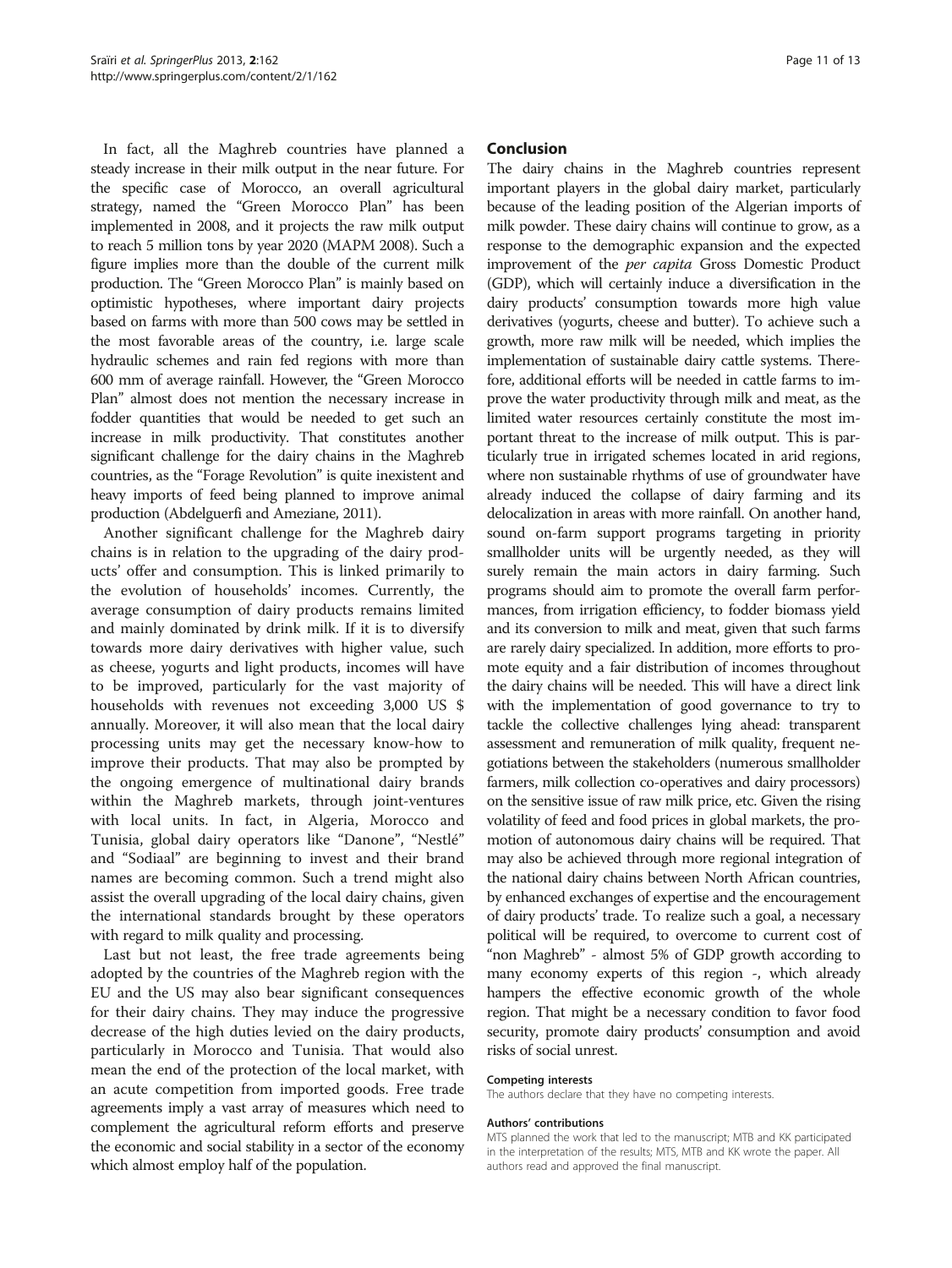#### <span id="page-11-0"></span>Author details

<sup>1</sup>Department of Animal Production & Biotechnology, Hassan II Agronomy and Veterinary Medicine Institute, P.O. Box 6 202, Madinate Al Irfane 10 101, Rabat, Morocco. <sup>2</sup>Department of Animal Productions, National High School of Agronomy, El Harrach, Algiers, Algeria. <sup>3</sup>Department of Animal Resources, Food Technology and Rural Development, Higher Institute of Agricultural Science, Chott Mariam, Tunisia.

#### Received: 30 October 2012 Accepted: 4 April 2013 Published: 16 April 2013

#### References

- Abdelguerfi A, Ameziane TE (2011) Interactions between cereal cropping systems and pastoral areas as the basis for sustainable agricultural development in Mediterranean countries. In: Lemaire G, Hodgson J, Chabbi A (eds) Grassland productivity and ecosystem services. CAB International Oxfordshire, UK, pp 261–270
- Aggad H, Mahouz F, Ahmed Ammar Y, Kihal M (2009) Evaluation de la qualité hygiénique du lait dans l'ouest algérien. Rev Méd Vét 160:590–595
- Aït Amara H (2009) Quel futur alimentaire pour l'Algérie? Editions Mille Feuilles, Algiers, p 142
- Ait El Mekki A, Tyner W (2004) The Moroccan-American free trade area: effects on the agricultural and food sectors in Morocco. Paper presented at the 7th annual conference on global economic analysis. Trade, Poverty and Environment', Washington, DC
- Annicchiarico P, Abdellaoui Z, Kelkouli M, Zerargui H (2005) Grain yield, straw yield and economic value of tall and semi-dwarf durum wheat cultivars in Algeria. J Agric Sci 143:57–64
- Atti N, Rouissi H, Othmane MH (2006) Milk production, milk fatty acid composition and conjugated linoleic acid (CLA) content in dairy ewes raised on feedlot or grazing pasture. Livest Sci 104:121–127
- Ben Mahmoud A, Jemni N (2008) Supply chain management implementation in Tunisia: an exploratory study of the dairy sector. Int J Log Sys Manag 4:469–485
- Bencharif A (2001) Stratégie des acteurs de la filière lait en Algérie: état des lieux et problématique, 32nd edn, Options méditerranéennes, pp 25–44, [http://](http://eco4.voila.net/filierelaitenalg.pdf) [eco4.voila.net/filierelaitenalg.pdf](http://eco4.voila.net/filierelaitenalg.pdf) (Accessed 18.08.2012)
- Benchelah AC, Maka A (2008) The nutritional value of dates. Phytothérapie 6:117–121. doi:[10.1007/s10298-008-0296-0](http://dx.doi.org/10.1007/s10298-008-0296-0)
- Benyoucef MT (2005) Diagnostic systémique de la filière lait en Algérie: organisation et traitement de l'information pour l'analyse des profils de livraison en laiteries et des paramètres de production des élevages. Thèse de doctorat d'Etat. Institut National Agronomique, El-Harrach, Alger, 396 p
- Benyoucef MT, Abdelmoutaleb M (2010) Indicateurs de la technicité des éleveurs et canaux de vulgarisation dans des élevages bovins laitiers de la région centre (Algérie). Revue Sciences & Technologie de l'Université Mentouri, Constantine Algérie
- Benyoucef MT, Boubekeur A (2010) Approche d'étude de la conduite des elevages laitiers dans l'environnement des oasis de la wilaya d'Adrar. Communication aux 8èmes Journées des sciences vétérinaires Ecole nationale supérieure vétérinaire El-Harrach Alger, 18 et 19 avril 2010. [http://www.ensv.](http://www.ensv.dz/spip.php?article22) [dz/spip.php?article22](http://www.ensv.dz/spip.php?article22) (Accessed 20.08.2012)
- Cheriet F, Le Roy F, Rastoin J-L (2008) Strategic alliances between mutinational firms and SMEs: the case of danone - djurdjura in Algeria. Revue Internationale PME 21:35–68
- CIA (2010) CIA world factbook, [https://www.cia.gov/library/publications/the](https://www.cia.gov/library/publications/the-world-factbook/)[world-factbook/](https://www.cia.gov/library/publications/the-world-factbook/) (Accessed 17.08.2012)
- Davis DK (2007) Desert 'wastes' of the Maghreb: desertification narratives in French colonial environmental history of North Africa. Cult Geogr 11:359–387
- Delgado CL (2003) Rising consumption of meat and milk in developing countries has created a new food revolution. J Nutr 133:3907S–3910S
- Dhehibi B, Gil JM (2003) Forecasting food demand in Tunisia under alternative pricing policies. Food Policy 28:167–186
- DRDPA (2011) Direction de la régulation du développement de la production agricole (Ministère de l'agriculture et du développement rural). Rapport 2010, Algiers, Algeria, p 124
- Dunne J, Evershed RP, Salque M, Cramp L, Bruni S, Ryan S, Biagetti S, Di Lernia S (2012) First dairying in green Saharan Africa in the fifth millennium bc. Nature 486:390–394
- Errahj M, Kuper M, Faysse N, Djebbara M (2009) Finding a way to legality, local coordination modes and public policies in large scale irrigation schemes in Algeria and Morocco. Irrig Drain 58:S358–S369
- FAO (Food and Agriculture Organization) (2012) Statistics, [http://faostat.fao.org/](http://faostat.fao.org/site/342/default.aspx) [site/342/default.aspx](http://faostat.fao.org/site/342/default.aspx). (Accessed 20.08.2012)
- Faysse N, Errahj M, Kuper M, Mahdi M (2010) Learning to voice? The evolving roles of family farmers in the coordination of large scale irrigation schemes in Morocco. Water alternatives 3:48–67
- Faysse N, Sraïri MT, Errahj M (2012) Local farmers' organisations: a space for peerto-peer learning? The case of milk collection cooperatives in Morocco. J Agric Educ Ext 18:285–299
- GIV Lait (Groupement Interprofessionnel des Viandes et du Lait) (2012) Secteur de l'élevage en Tunisie: la filière lait, Tunis,<http://www.givlait.com.tn> (Accessed 20.08.2012)
- Haut Commissariat au Plan (Morocco) (2001) National survey on consumption and households' expenditures, Rabat, Morocco, p 404, [http://www.hcp.ma/](http://www.hcp.ma/downloads/Niveau-de-vie-et-pauvrete_t11884.html) [downloads/Niveau-de-vie-et-pauvrete\\_t11884.html](http://www.hcp.ma/downloads/Niveau-de-vie-et-pauvrete_t11884.html) (Accessed 20.08.2012)
- Henry CM (2004) Algeria's Agonies: Oil rent effects in a bunker state. J North African Stud 9:68–81
- Jazi S (2003) Confiance et qualité perçue: le cas du secteur laitier marocain. Rev Fr Gest 144:65–81
- Kadi SA, Djellal F (2009) Feeding autonomy of dairy cattle farms in Tizi-Ouzou area. Livestock Research for Rural Development, 21, Algeria, [http://www.lrrd.](http://www.lrrd.org/lrrd21/12/kadi21227.htm) [org/lrrd21/12/kadi21227.htm](http://www.lrrd.org/lrrd21/12/kadi21227.htm) (Accessed, August 15th, 2012)
- Kidd AD, Lamers JPA, Ficarelli PP, Hoffman V (2000) Privatising agricultural extension: caveat emptor. J Rural Stud 16:95–<sup>102</sup>
- Laftouhi NE, Vanclooster M, Jalal M, Witam O, Aboufirassi M, Bahir M, Persoons E (2003) Groundwater nitrate pollution in the Essaouira basin (Morocco). Comptes Rendus - Géoscience 335:307–317
- Lampietti JA, Michaels S, Magnan N, McCalla AF, Saade M, Khouri N (2011) A strategic framework for improving food security in Arab countries. Food Sec 3(Supplement 1):S7–S22
- Le Gal P-Y, Kuper M, Moulin C-H, Sraïri MT, Rhouma A (2009) Linking water saving and productivity to agro-food supply chains: a synthesis from two North African cases. Irrig Drain 58(S):320–S333
- Lionello P, Malanotte P, Boscolo R (eds) (2006) Mediterranean climate variability. Elsevier, Amsterdam
- Madani T, Mouffok C (2008) Production laitière et performances de reproduction des vaches Montbéliardes en région semi-aride algérienne. Revue d'Élevage et de Médecine vétérinaire des Pays tropicaux 61:97–107
- Madani T, Hubert B, Vissac B, Casabianca F (2002) Analyse de l'activité d'élevage bovin et transformation des systèmes de production en situation sylvopastorale algérienne. Rev Élev Méd vét Pays trop 55:197–209
- MAPM (Ministry of Agriculture and Marine Fisheries) (2008) Plan Maroc vert: premières perspectives sur la stratégie agricole, [www.vulgarisation.net/plan](http://www.vulgarisation.net/plan) maroc vert.pdf (Accessed 15.8.2012)
- MAPM (Ministry of Agriculture and Marine Fisheries) (2011) Situation de l'agriculture marocaine n°9, Rabat, Morocco, p 203
- Mehio Sibai A, Nasreddine L, Mokdad AH, Adra N, Tabet M, Hwalla N (2010) Nutrition transition and cardiovascular disease risk factors in Middle East and North Africa countries: reviewing the evidence. Ann Nutr Metab 57:193–203
- Office des Changes (Morocco) (2012) Moroccan imports statistics: milk and dairy products, year 2010, [http://www.oc.gov.ma/portal/Statistiques/](http://www.oc.gov.ma/portal/Statistiques/CommerceExterieur/view_EComCHSH.php) [CommerceExterieur/view\\_EComCHSH.php](http://www.oc.gov.ma/portal/Statistiques/CommerceExterieur/view_EComCHSH.php) (Accessed 20.08.2012)
- Office National des Statistiques (ONS) Algeria (2010) Données statistiques sur la consommation des produits agro-alimentaires en Algérie, [www.ons.dz](http://www.ons.dz/)
- Ørskov ER (1999) Supplement strategies for ruminants and management of feeding to maximize utilization of roughages. Prevent Veter Med 38:179–185
- Patricola C, Cook K (2010) Northern African climate at the end of the twenty first century: an integrated application of regional and global climate models. Clim Dyn 35:193–212
- Population Reference Bureau (2010) 2010 World population data sheet. USAID, Washington
- Rejeb Gharbi F, Lahsoumi R, Gouhis R, Rached Z (2007) Rentabilité économique de l'élevage laitier en Tunisie: cas des gouvernorats de l'Ariana et de Mahdia. Biotechnol Agron Soc Environ 11:211–223
- Rekhis J, Saaidane F, Laamouri M, Ben Hamida K, Mabrouk WD, Slimane N (2007) Participatory rural appraisal in smallholder dairy systems in Tunisia. Trop Anim Heal Prod 39:619–626

Rijsberman FR (2006) Water scarcity: fact or fiction? Agri Water Manag 80:5–22

Schilling J, Korbinian PF, Hertig E, Scheffran J (2012) Climate change, vulnerability and adaptation in North Africa, with focus on Morocco. Agric Ecosyst Environ 156:12–26